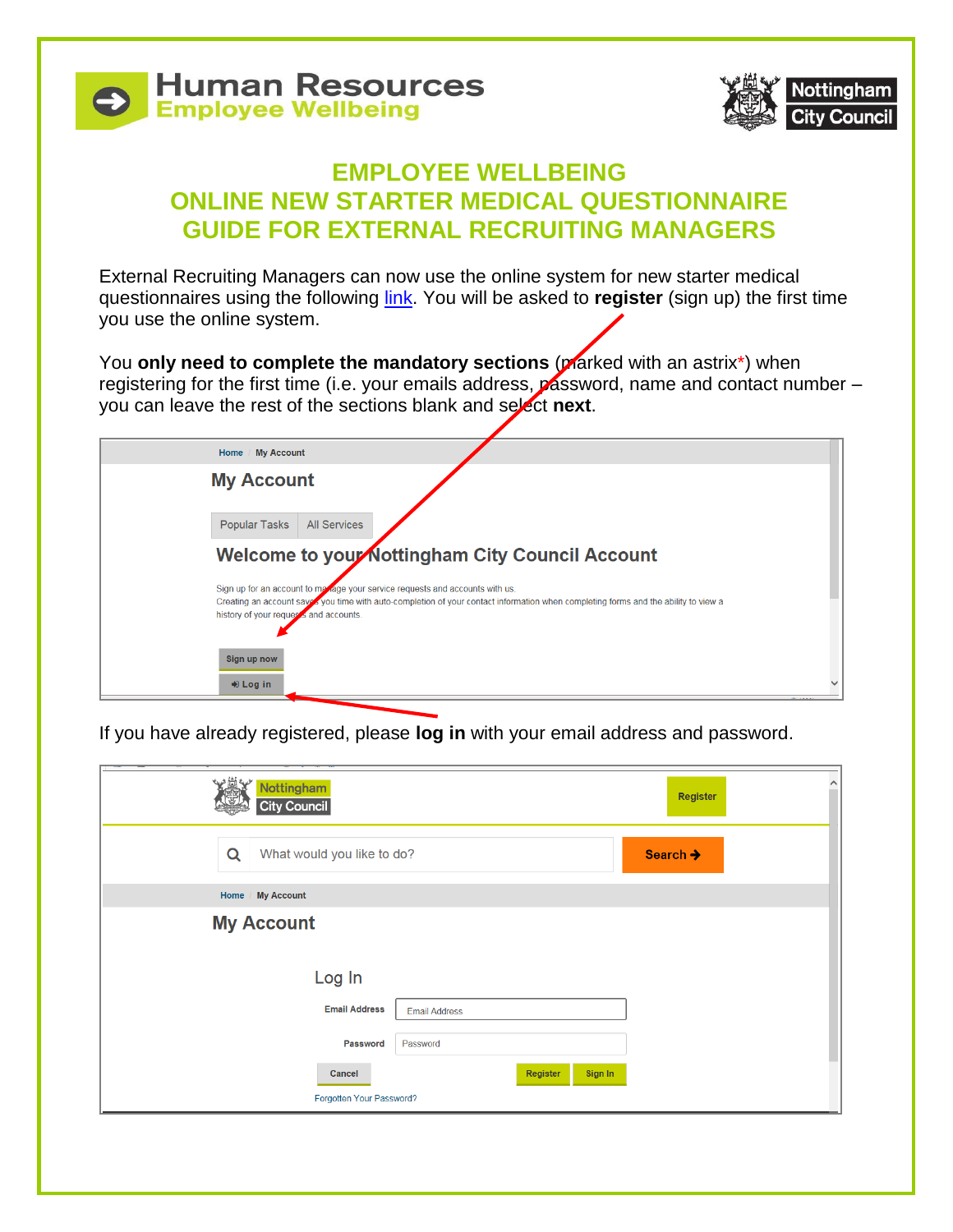Once logged in, you will be directed automatically to the **Manager Application** page to begin completing the applicant details and job information.

| <b>My Account</b><br>Home /                        |                          |                                                       | o        |
|----------------------------------------------------|--------------------------|-------------------------------------------------------|----------|
| <b>My Account</b>                                  |                          |                                                       |          |
| Popular Tasks                                      | <b>All Services</b>      | My Requests                                           |          |
|                                                    |                          |                                                       |          |
|                                                    |                          |                                                       |          |
|                                                    |                          | <b>OH - New Starter Medical - Manager Application</b> |          |
| <b>Manager Details</b>                             | <b>Applicant Details</b> | <b>Information For Managers</b>                       |          |
| <b>First Name</b>                                  |                          | Sheena                                                |          |
| <b>Last Name</b>                                   |                          | Yadav-Staples                                         |          |
| <b>Email Address</b>                               |                          | sheenayadav@yahoo.com                                 |          |
| <b>Phone Number</b>                                |                          |                                                       |          |
| Please select which organisation you are<br>from * |                          | $\checkmark$<br>Select                                |          |
| <b>x</b> Cancel                                    |                          | $Next$ >                                              |          |
|                                                    |                          |                                                       | ● 100% ▼ |

Please ensure your phone number is correct or add an alternative mobile number that we can contact you on in the text box above.

## Select **Next.**

You will then be asked to complete the applicant details in the fields shown, including the individuals name, address, contact information and job information.

**NOTE:** Fields marked by a red astrix (\*) are mandatory. The **email field** in particular is important so please ensure this is input accurately as the applicant will be notified by email to complete the online medical questionnaire.

If the applicant does not have an email address, you may need to issue them with a paper version of the medical questionnaire.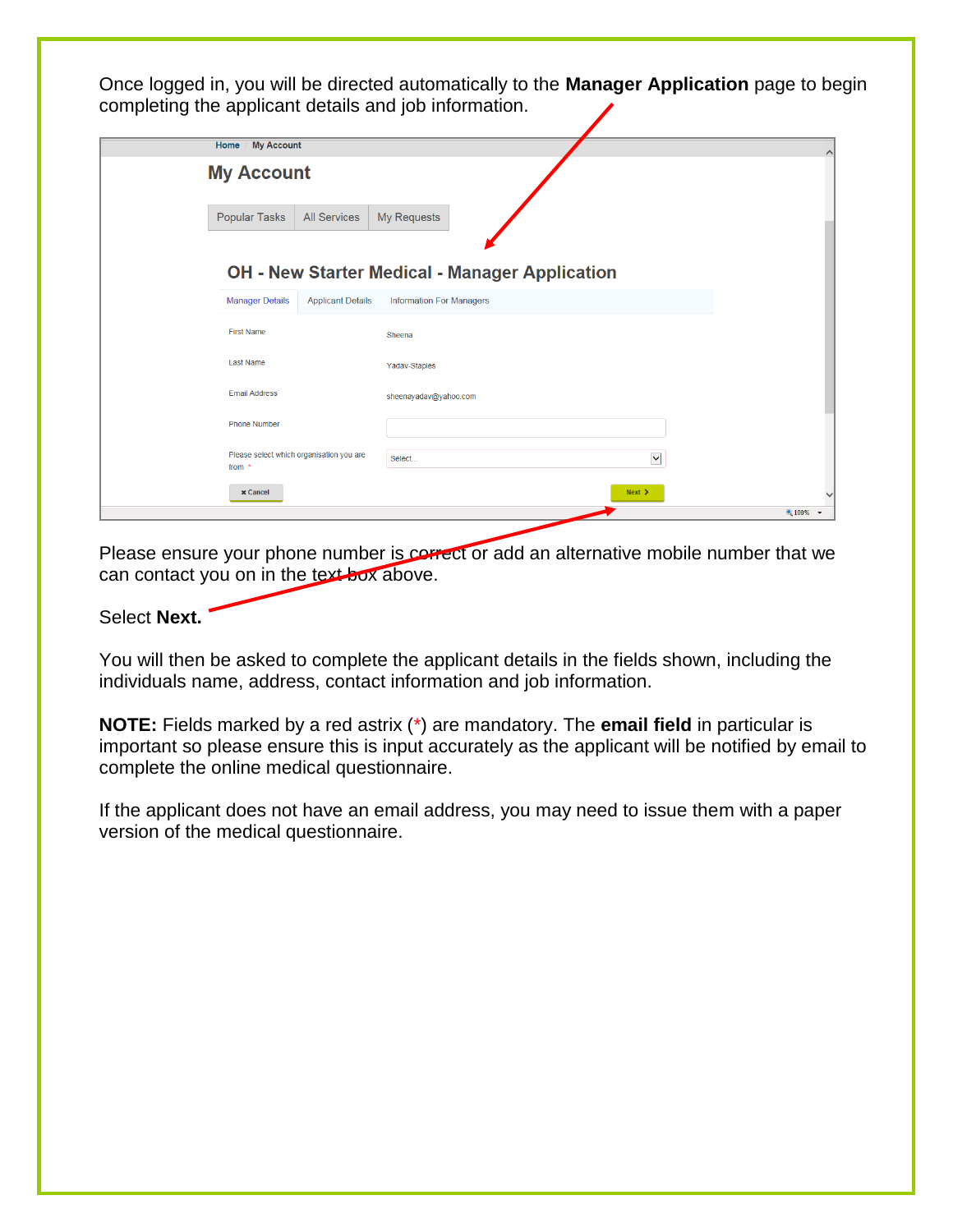If **Health Surveillance** is required, such as night workers assessment, drivers medical, skin, lung testing, Audio or Hep B immunisation etc, please select **Yes**.

| Applicant Telephone *                                 | 0115 8762953                         | ✓            |
|-------------------------------------------------------|--------------------------------------|--------------|
| Applicant Email Address *                             | steve.siddo@nottinghamcity.gov.uk    | ✔            |
| <b>Job Information</b>                                |                                      |              |
| Post Title *                                          | <b>Employee Wellbeing Technician</b> | ✔            |
| How many hours per week will the employee work? *     | 37                                   | ✔            |
| Will the employee work nights? *                      | <b>No</b><br>Yes<br>ı                | ◡            |
| Service Area / School employee will be assigned to? * | Strategy and Resources               | ✔            |
| Team the employee will be assigned to *               | Employee Wellbeing                   | ✓            |
| Health surveillance required? *                       | <b>No</b><br>Yes                     |              |
| ← Previous<br><b>x</b> Cancel                         | $Next$ >                             | $\checkmark$ |

Then select **Next** to proceed to the next page which will take you to the **Known Risks** of the job role if you have selected requires Health Surveillance.

| <b>OH - New Starter Medical - Manager Application</b>                                                       |                                                             |  |                                                                                                                                                                                                                                           |  |  |  |  |  |
|-------------------------------------------------------------------------------------------------------------|-------------------------------------------------------------|--|-------------------------------------------------------------------------------------------------------------------------------------------------------------------------------------------------------------------------------------------|--|--|--|--|--|
| <b>Manager Details</b><br><b>Applicant Details</b><br><b>Known Risks</b><br><b>Information For Managers</b> |                                                             |  |                                                                                                                                                                                                                                           |  |  |  |  |  |
|                                                                                                             | surveillance prior to the employment.                       |  | By ticking the relevant boxes it will clarify to the Occupational Health Service those elements of fitness of particular<br>importance to the proposed employment. the Occupational Health Service can then advise on any required health |  |  |  |  |  |
|                                                                                                             | Please tick any of the boxes below that apply to this role: |  |                                                                                                                                                                                                                                           |  |  |  |  |  |
| $\Box$ Regular heavy lifting                                                                                |                                                             |  |                                                                                                                                                                                                                                           |  |  |  |  |  |
| $\Box$ Working at heights / ladders                                                                         |                                                             |  |                                                                                                                                                                                                                                           |  |  |  |  |  |
| $\Box$ Confined spaces                                                                                      |                                                             |  |                                                                                                                                                                                                                                           |  |  |  |  |  |
| $\Box$ Driving duties                                                                                       |                                                             |  |                                                                                                                                                                                                                                           |  |  |  |  |  |
| $\Box$ LGV / PSV vehicles                                                                                   |                                                             |  |                                                                                                                                                                                                                                           |  |  |  |  |  |
|                                                                                                             | $\Box$ Work requires an immunisation (Hep A, B, Tetanus)    |  |                                                                                                                                                                                                                                           |  |  |  |  |  |
|                                                                                                             | $\Box$ Agricultural / horticulture / gardening work         |  |                                                                                                                                                                                                                                           |  |  |  |  |  |
| $\Box$ Shift / nights                                                                                       |                                                             |  |                                                                                                                                                                                                                                           |  |  |  |  |  |
| $\Box$ Work needing hearing protection                                                                      |                                                             |  |                                                                                                                                                                                                                                           |  |  |  |  |  |
| $\Box$ Powered vibrating tools                                                                              |                                                             |  |                                                                                                                                                                                                                                           |  |  |  |  |  |
| $\Box$ Working with asbestos                                                                                |                                                             |  |                                                                                                                                                                                                                                           |  |  |  |  |  |

Tick all that apply and select **Next** at the bottom of the page.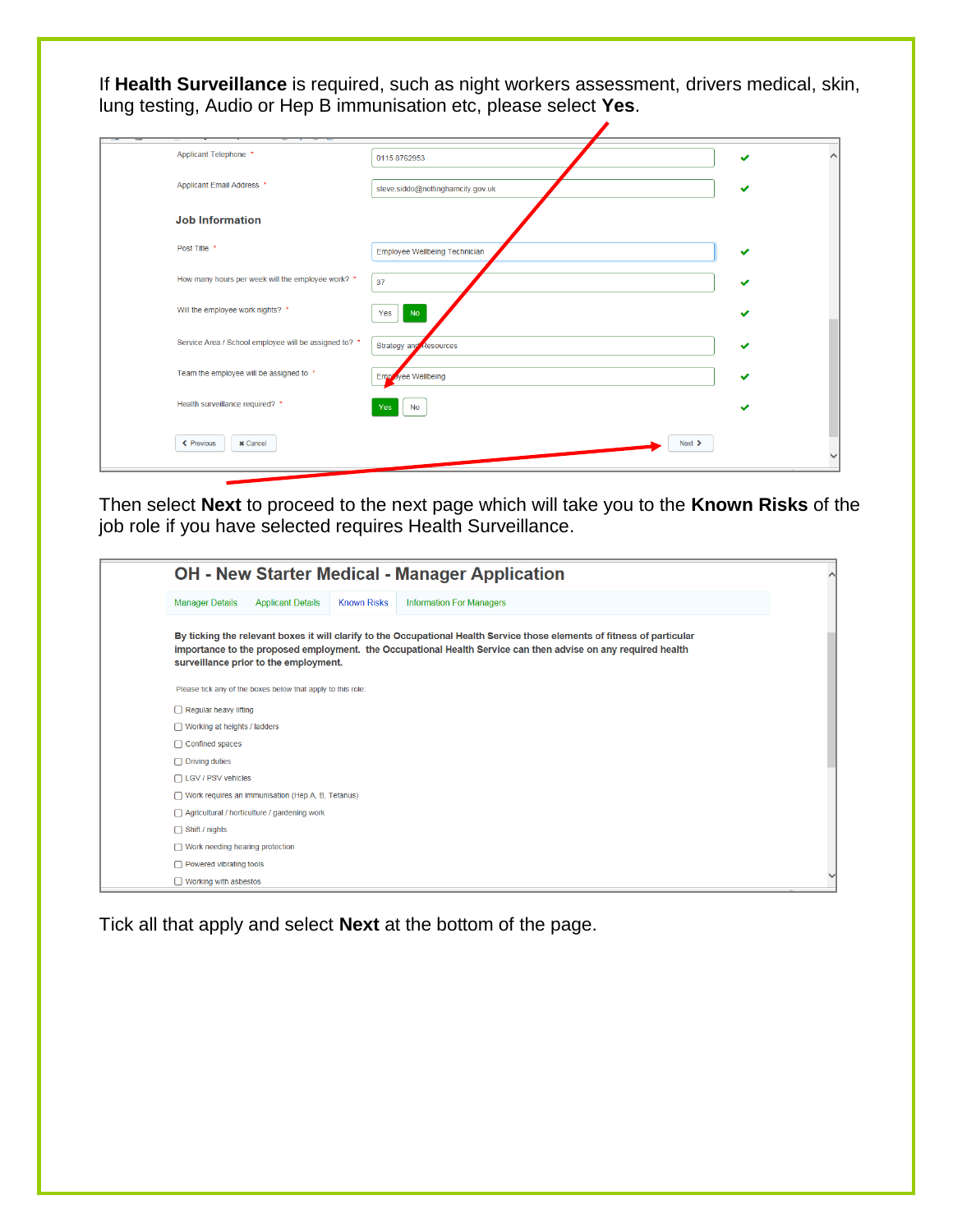As the Recruiting Manager you will be asked to **submit** the information.

| Dash                    |                                                                                                                 |                                 | & Welcome to Dash! Sheena Yadav-Staples - |
|-------------------------|-----------------------------------------------------------------------------------------------------------------|---------------------------------|-------------------------------------------|
| Dash                    |                                                                                                                 |                                 |                                           |
| Home<br><b>Services</b> | Dashboard - My Tasks                                                                                            |                                 |                                           |
|                         |                                                                                                                 |                                 |                                           |
| <b>Manager Details</b>  | <b>OH - New Starter Medical - Manager Application</b><br><b>Known Risks</b><br><b>Applicant Details</b>         | <b>Information For Managers</b> |                                           |
|                         | Once you select 'Submit' below, the information will be sent to the Occupational Health Service for processing. |                                 |                                           |

A summary of the information you have input will then be shown which you can download and save as a pdf document. Please then select **submit** again at the bottom on the page.

| Your reference number is FS-Case-23405787.                              | $\wedge$ |
|-------------------------------------------------------------------------|----------|
| Thank you for submitting OH - New Starter Medical - Manager Application |          |
| First Name: Sheena                                                      |          |
| Last Name: Yadav-Staples                                                |          |
| Email Address: Sheena Yadav-Staples@nottinghamcity.gov.uk               |          |
| Phone Number: 62951                                                     |          |
| <b>Applicant Forename: Steve</b>                                        |          |
| <b>Applicant Surname: Siddo</b>                                         |          |
| <b>Applicant Address 1: Loxley House</b>                                |          |
| <b>Applicant Address 2: Station Street</b>                              |          |
| <b>Applicant Address 3: Nottingham</b>                                  |          |
| <b>Applicant Address 4:</b>                                             |          |
| Applicant Postcode: NG2 3NG                                             |          |

The applicant will be sent an automated email asking them to complete the new starter medical questionnaire. The **link** within the email will take them directly to the online medical questionnaire for them to complete and submit within 2 days of receipt.

| 13<br>$\mathbf{H}$<br>Q Tell me what you want to do<br><b>SmartOffice</b>                                                                                                                                        | Nottingham City Council - Occupational Health Medical Questionnaire - Message (HTML)                                                                                                                                                            | $\sigma$<br><b>ED</b> |
|------------------------------------------------------------------------------------------------------------------------------------------------------------------------------------------------------------------|-------------------------------------------------------------------------------------------------------------------------------------------------------------------------------------------------------------------------------------------------|-----------------------|
| Employee Well<br>Compliments<br><b>D</b> . Meeting<br><b>R</b> Ignor<br>Done<br>Resourcing & R.<br>Reply Reply Forward <b>BR</b> More<br>Delete<br>$2$ Junk-<br>F Create New<br>Quick Steps<br>Respond<br>Delete | $\rho$ Find<br><sup>2</sup> To Manager<br>碼<br><b>TER</b> Rules<br>Reply & Delete<br>Related -<br>OneNote<br>Zoom<br>Move<br>Mark Categorize Follow<br>Translate<br>2 Select-<br>P Actions -<br>Policy - Unn<br>Zoom<br>Editing<br>Tags<br>Move |                       |
| Wed 20/09/2017 17:16<br>No Reply<br>Nottingham City Council - Occupational Health Medical Questionnaire<br>To Steve Siddo                                                                                        |                                                                                                                                                                                                                                                 |                       |
| <b>Action Items</b>                                                                                                                                                                                              |                                                                                                                                                                                                                                                 | + Get more app        |
| Dear Steve Siddo<br>within 2 working days.<br>Please click here to access the questionnaire.                                                                                                                     | You have been sent a <b>Medical Questionnaire following on from your recent job application for the post of Employee Wellbeing Technician at Nottingham City Council. Please follow the link and complete the questionnaire</b>                 |                       |
|                                                                                                                                                                                                                  | If you have any questions please contact a member of the Nottingham City Council Employee Wellbeing Team on 0115 8762953.                                                                                                                       |                       |
| Kind regards<br>Occupational Health Service<br>Employee Wellbeing<br>Nottingham City Council                                                                                                                     |                                                                                                                                                                                                                                                 |                       |